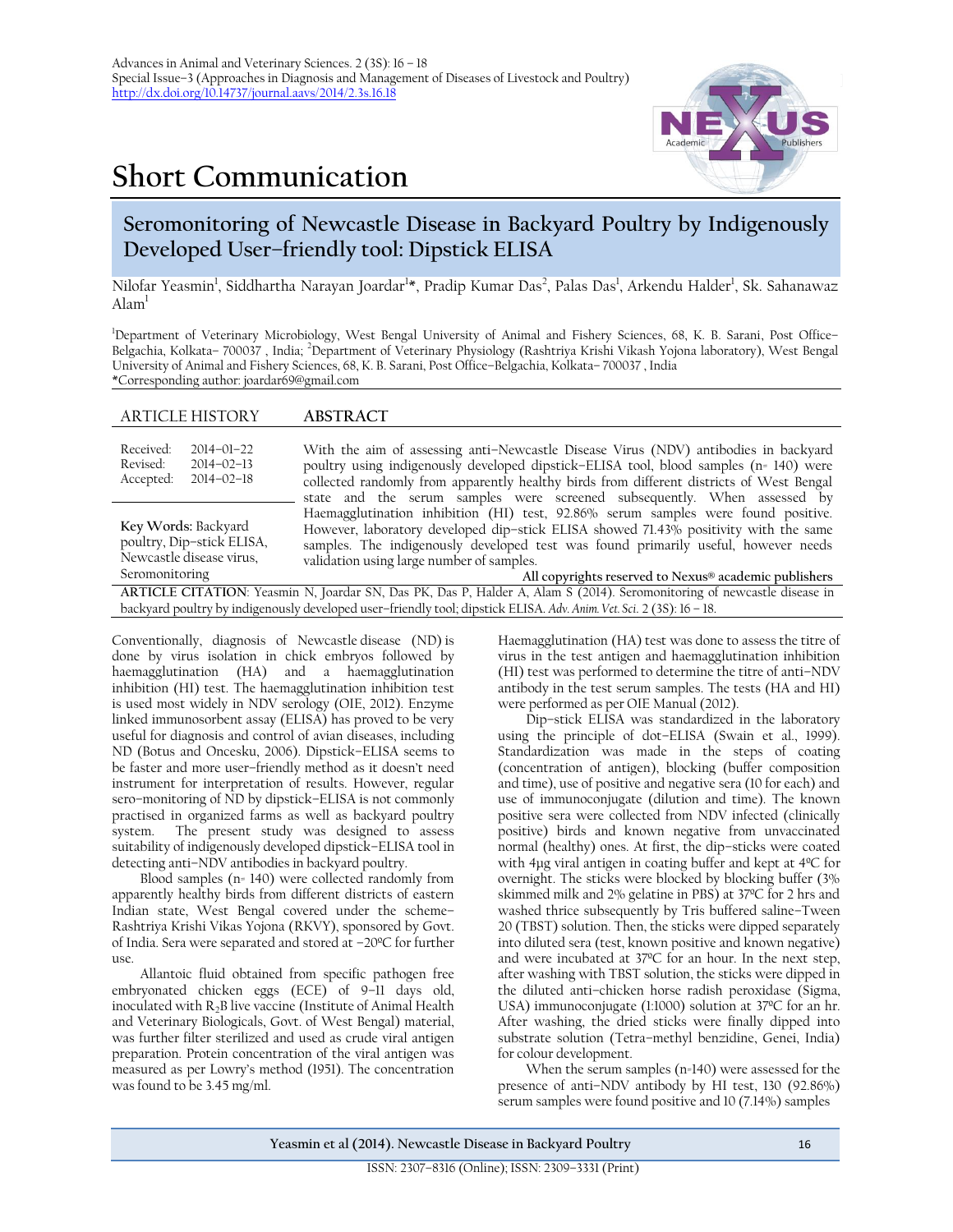



Figure 1: Assessment of anti– NDV antibodies by Dipstick–ELISA showing coloured dot in positive cases and no dot in negative ones (in representative samples); '\_': Negative serum sample (control); '+': Positive serum sample (control);  $B_1$  and  $M_{21}$ : test samples showing dot (positive);  $D_{10}$  and  $14F_{22}$ : test samples showing no dot (negative)

were negative. However, laboratory developed dip–stick ELISA showed 71.43% positivity of the same samples used. Results showing representative samples were depicted in Figure 1.

Newcastle disease is really a menace to poultry industry. The virus is wide spread in Asian continent and some parts of Africa and America. Despite of availability and regular use of vaccines, ND outbreaks are quite frequent in field conditions. To combat the disease problem only vaccination is not sufficient. It needs continuous sero– monitoring of the birds with the help of different diagnostic techniques to evaluate the presence of antibody against NDV. The present study was conducted to detect presence of antibodies against NDV in backyard poultry birds in West Bengal. In backyard rearing system, birds are led to move freely at premises during day time and housed at the evening with no rearing cost of the owner. In this study, an effort was made to detect presence of anti–NDV antibodies in backyard poultry birds using laboratory developed dipstick–ELISA. In this study, 140 serum samples were collected from backyard poultry birds of different districts of West Bengal, of which 92.86% were found positive and 7.14% were negative by HI test. Further, the same samples were used in dipstick–ELISA system, developed in the laboratory based on dot–ELISA principle. It is a solid phase immunoassay that can detect antibodies against specific antigen in a user friendly manner involving less time to perform. As for this test no instrument is required for interpretation of result (since it is a qualitative assay), it is considered as economical and best suited option for grass–

route level diagnostic laboratories in the field where large number of sera from backyard poultry are to be screened having little infrastructure. The dipstick–ELISA test of the present study estimated 71.43% of serum samples as positive, showing clear dot on nitrocellulose paper blocks and rest 28.57% were found negative. Earlier, dot/dipstick– ELISA was used by various workers for detection of antibody against various pathogen antigens (Rattan et al., 1993; Folitse et al, 1998; Roy and Venugopalan, 1999; Ghosh et al, 2005; Kumari et al., 2009). For the first time, dipstick– ELISA technique was used for sero–monitoring of ND in backyard poultry system. Earlier worker reported less percent sero–positivity than the present study. Alam *et al.*  (2012) performed dot–ELISA and found that 9.5% serum samples from healthy birds and 37% samples from diseased birds were positive. The variation in the figures obtained in earlier studies and the present study might be attributed to breed, agro–climatic conditions and health status of the poultry birds used. All the birds in the present study were apparently healthy and most of the backyard poultry birds were vaccinated. However, anti–NDV antibodies couldn't be detected in all the serum samples. This might be due to various reasons, viz. vaccine efficacy, individual immune competence of birds etc.

In short, the results of the indigenously developed dipstick–ELISA were found satisfactory as compared to the standard test recommended by OIE (HI test). However, as the number of samples tested in the present investigation was less, the suitability of dipstick–ELISA test for field

**Yeasmin et al (2014). Newcastle Disease in Backyard Poultry** 17